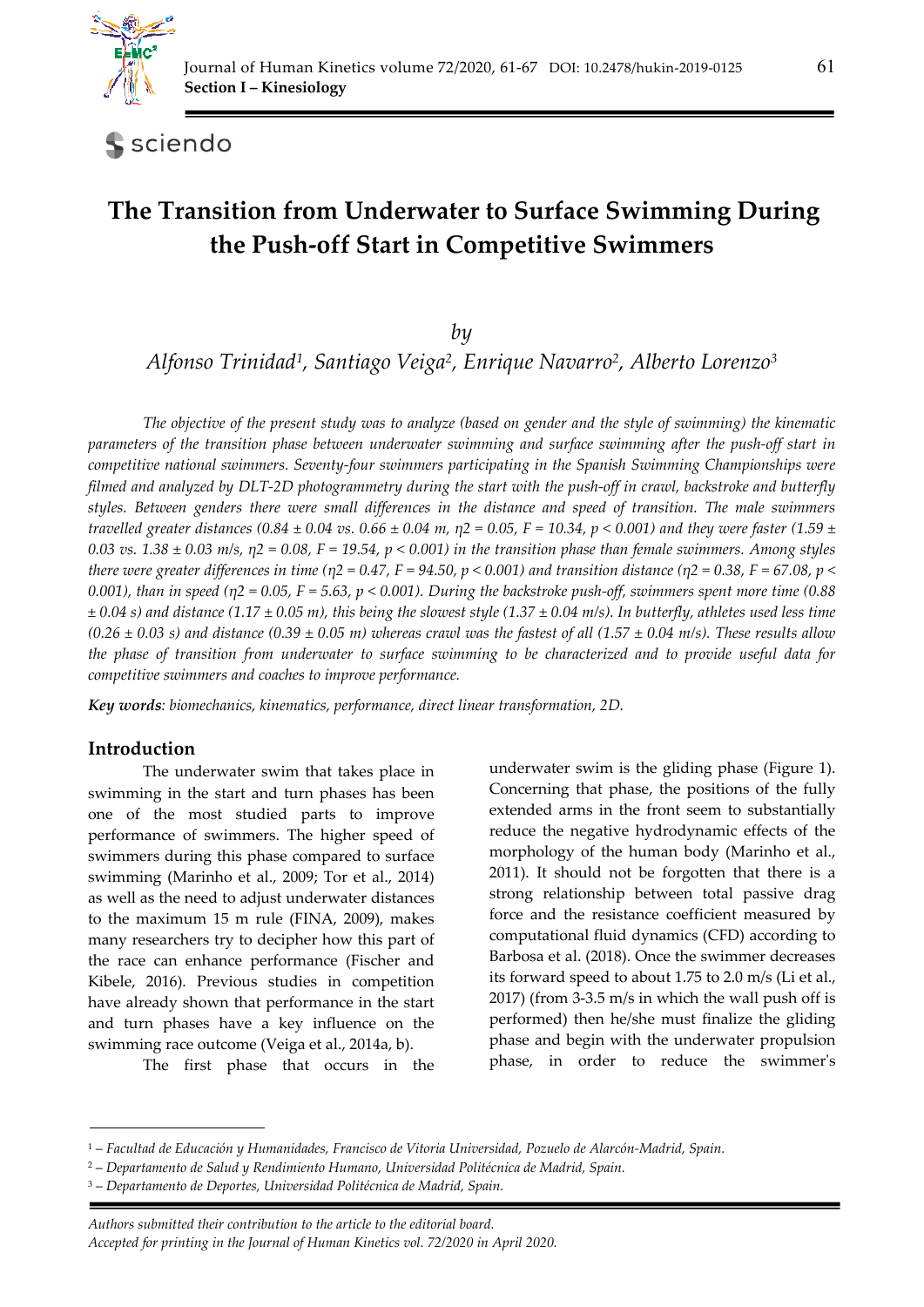deceleration (Naemi and Sanders, 2008; Takeda et al., 2009; Vantorre et al., 2010a, b, c).

In the underwater propulsion phase, swimmers move their feet simultaneously vertically (Von Loebbecke et al., 2009), in a wave motion (Connaboy et al., 2009). The effectiveness of this phase is related to the frequency (Cohen et al., 2012), the amplitude of the kick (Houel et al., 2013), the propulsive symmetry (Atkinson et al., 2013), muscle power and hydrodynamic position (Lyttle et al., 2000). The distances reached by the swimmers with underwater propulsion (around 12-13 m for the start and around 8-10 m for the turn) have been related to the performance of start and turns in different races and styles (Tourny-Chollet et al., 2002; Veiga et al., 2014a, b).

Once the swimmer finishes the wave underwater propulsion, he/she must continue with the propulsion of the alternate kick (crawl and backstroke) or begin with the propulsion of the arms (crawl, backstroke and butterfly), while the head breaks the surface of the water. This phase, called breakout or transition between the underwater swim and the surface swim (Navandar et al., 2016). The main objective of this phase for the swimmer is to avoid a loss of speed and start the surface swim, benefiting from the previous inertia of the underwater swim (Veiga and Roig, 2016). For this reason, the swimmer must adapt his/her cyclic swimming parameters (frequency and cycle length) to the speed in which the surface swim will begin (Chollet et al., 2006, 2008; Seifert et al., 2004, 2007; Sweetenham and Atkinson, 2003). On the other hand, another study conducted with national-level swimmers (Navandar et al., 2016) detected differences in the speed of the transition between the different styles (crawl: 1.72 m/s, backstroke: 1.63 m/s, butterfly: 1.68 m/s), with values higher than those of the free swim (crawl: 1.61 m/s, backstroke: 1.34 m/s, butterfly: 1.47 m/s). However, there are no other precedents in the literature that describe what happens during a phase that could be of great importance for swimming performance.

Therefore, in the present study the objective was to analyse (based on gender and the style of swimming) the kinematic parameters of the transition phase between underwater swimming and surface swimming after the pushoff, in competitive swimmers of a national level. It was hypothesized that the stroking parameters

during the breakout would depend on the swimming stroke and also on gender.

# **Methods**

# *Participants*

A total of 74 swimmers, 33 males (16.5  $\pm$ 1.29 years and  $62.34 \pm 7.22$  kg) and 41 females  $(15.5 \pm 1.29 \text{ years and } 50.50 \pm 6.53 \text{ kg})$  participating in the Spanish Championships and belonging to eight clubs of the Madrid Swimming Federation, in the national-junior category, took part voluntarily in the study, with the informed signed consent of their parents or guardians. Swimmers in this study followed a training regime between 12 and 20 hours per week in the water. The trial was conducted in the middle lane of the 50 x 25 m indoor pool of the "M-86" Competitive Swimming Technique Specialist Center of the Madrid Autonomous Region.

## *Instruments*

 The swimmers were filmed using two JVC GY-DV500E video cameras (located in the lateral underwater windows of the pool) recording at 25 Hzand. The distance between the lenses of these cameras and the swimmers was approximately 12.5 m. Using DLT-2D algorithms (Abdel-Aziz and Karara, 1971), the real coordinates (x, y) were calculated from the digitalized pixel coordinates on the computer screen (Photo23D, Polytechnic University of Madrid, Spain) (Cala et al., 2009). A calibration frame formed by four points of known coordinates in a vertical plane in the swimming lane was employed for the coordinate's calculation. The mechanical model used to determine the position of the swimmer was that of a point represented by the swimmer's hip (Fernandes et al., 2012) from which the coordinates  $(x, y)$  and the variables of the study were obtained.

## *Design and procedures*

 Participants were filmed individually underwater in three trials (butterfly, backstroke and crawl styles in random order) from the wall push-off to the 15 m mark at maximum swimming velocity, with a free underwater swimming period in which only the transition phase from underwater to the surface was analyzed. The transition phase started when the swimmer broke the position of the dolphin kick with the separation of arms (or feet) and it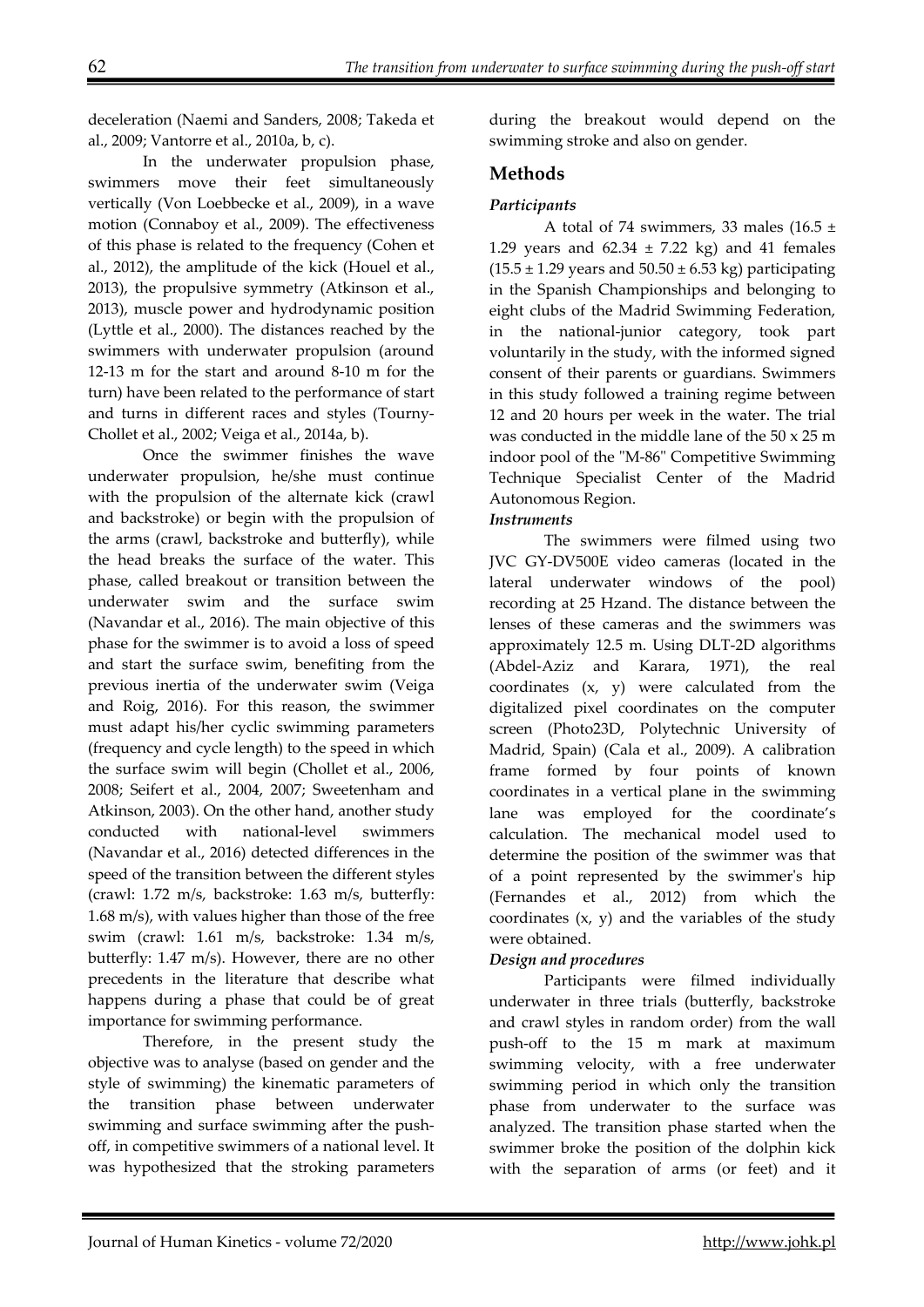finished when the swimmer's head broke the water surface to later initiate the first arm recovery. In the crawl and backstroke styles, this took place when the legs or one of the arms were separated, thus breaking the position of minimum resistance (Figure 2). On the other hand, in the butterfly style it only started with the separation of the two arms. Once the coordinates  $(x, y)$  of the positions of athletes were obtained in each time interval, the following variables could be obtained: time (TTR), distance (DTR) and velocity (VTR) during the transition phase to the surface swim.

#### *Statistical analysis*

 The statistical analysis of the data was carried out using SPSS version 15.0 (SPSS Inc., Chicago, IL, USA), the means and standard deviations being calculated for each of the kinematic variables (time, distance and velocity). Subsequently, an analysis of variance was performed with repeated measures with an intersubject factor (gender) and an intra-subject factor (style). The value of the contrast F was used together with the degrees of freedom for the statistical probability of the effects of a factor on the variance of the population. The level of significance (*p*-value) was 0.05. Finally, the results were interpreted by the effect size with the values of eta-squared  $(\eta^2)$ , according to the thresholds that represented small, moderate, large, very large and almost perfect correlations, which were 0.1,

0.3, 0.5, 0.7 and 0.9 respectively (Hopkins et al., 2009).

### **Results**

 The first observational analysis of video footage in the present research (Table 1) indicated that both freestyle and backstroke swimmers began their transition phase with hand separation (67.8%) compared to feet separation (32.2%).

Comparing genders, men traveled more distance during the transition than women ( $\eta^2$  = 0.05, *F* = 10.34, *p* < 0.001), but with a greater speed (η2 = 0.08, *F* = 19.54, *p* < 0.001). Despite this, significant differences were not found in time  $(\eta^2 =$ 0.01,  $F = 1.63$ ,  $p < 0.20$ ). The descriptive values and the multivariate analysis of each group are presented in Table 2.

 Comparing styles, there were greater differences in time ( $\eta^2$  = 0.47, *F* = 94.50, *p* < 0.001) and transition distance ( $\eta^2$  = 0.38, *F* = 67.08, *p* < 0.001), than in the velocity ( $\eta^2$  = 0.05, *F* = 5.63, *p* < 0.001). During the backstroke exit, participants spent more time (0.88  $\pm$  0.04 s) and distance (1.17  $\pm$ 0.05 m), the style being the slowest  $(1.37 \pm 0.04)$ m/s). In contrast, in the butterfly style, participants spent less time  $(0.26 \pm 0.03 \text{ s})$  and distance  $(0.39 \pm 0.05 \text{ m})$ . However, crawl was the fastest  $(1.57 \pm 0.04 \text{ m/s})$  (Table 3).

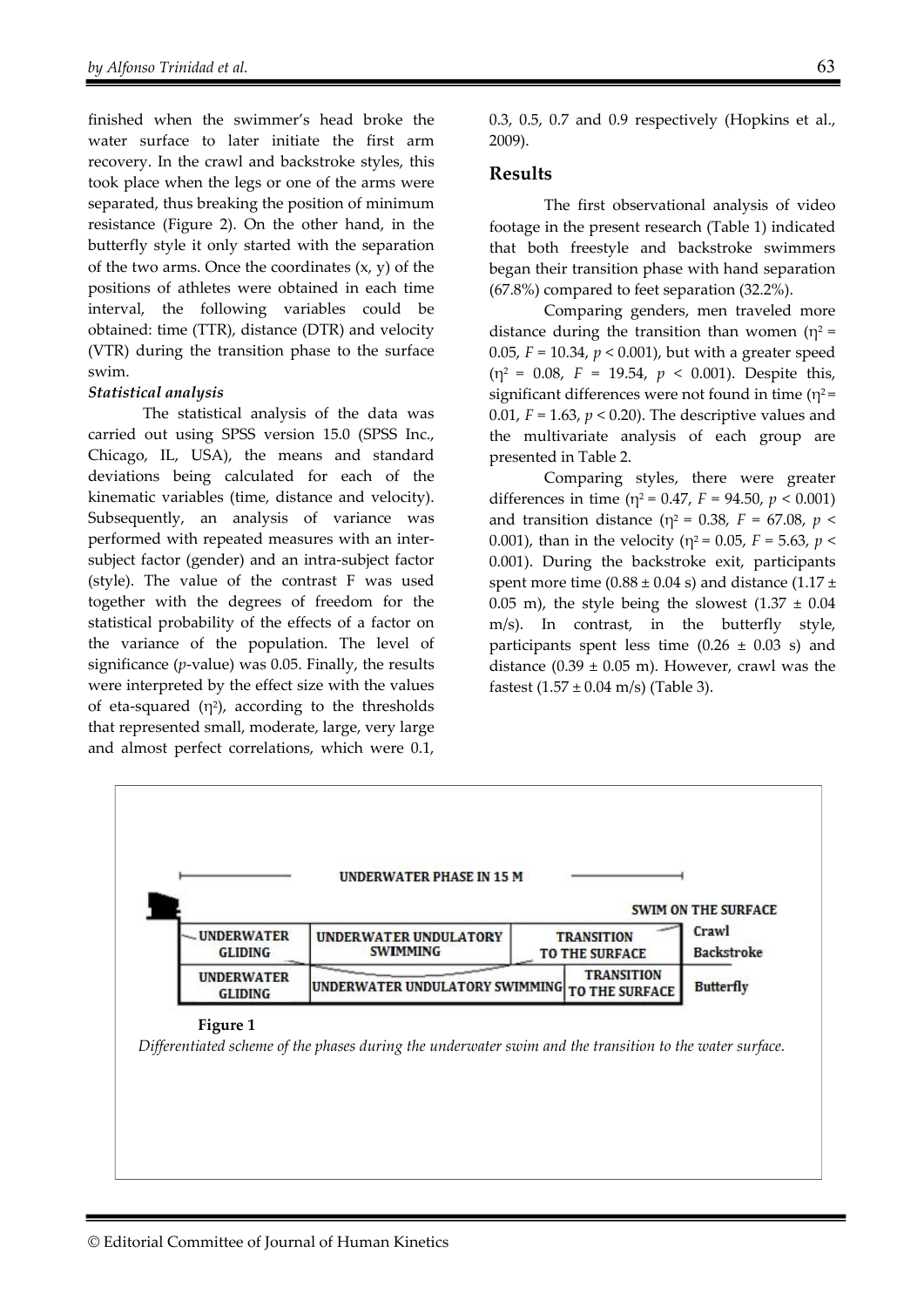

**Figure 2**  *Beginning of the transition phase to the surface swim in the crawl and backstroke strokes.* 

*Percentage (%) of the different types of beginning the transition phase in competitive swimmers.* 

|                         | Beginning of   | Style  |            |        | Gender |
|-------------------------|----------------|--------|------------|--------|--------|
|                         | the transition | Crawl  | Backstroke | Male   | Female |
| Separation of the hands | 67.8%          | 49.42% | 18.39%     | 26.43% | 41.37% |
| Separation of the feet  | 32.2%          | 21.83% | $10.34\%$  | 16.09% | 16.09% |

#### **Table 2**

**Table 1** 

## *Descriptive results and multivariate analysis of kinematic parameters (by stroke) transition time (TTR), transition distance (DTR) and transition speed (VTR) in swimmers*

| of a national competitive level. |                 |                 |                   |    |                   |       |         |          |
|----------------------------------|-----------------|-----------------|-------------------|----|-------------------|-------|---------|----------|
|                                  | Male            | Female          | Sum of<br>squares | gl | Half<br>quadratic | F     | Sig.    | $\eta^2$ |
| TTR(s)                           | $0.57 \pm 0.03$ | $0.51 \pm 0.03$ | 0.25              |    | 0.25              | 1.63  | 0.20    | 0.01     |
| DTR(m)                           | $0.57 \pm 0.03$ | $0.66 \pm 0.04$ | 2.77              | 1. | 2.77              | 10.34 | $0.00*$ | 0.05     |
| VTR(m/s)                         | $1.59 \pm 0.03$ | $0.66 \pm 0.04$ | 2.56              |    | 2.56              | 19.54 | $0.00*$ | 0.08     |
|                                  |                 |                 |                   |    |                   |       |         |          |

*\*Significant differences (p < 0.05).* 

#### **Table 3**

*Descriptive results and multivariate analysis of kinematic parameters (by stroke), transition time (TTR), transition distance (DTR) and transition speed (VTR) in national competitive level swimmers.* 

| .                                        |                 |                 |                 |                   |                |                   |       |         |       |  |
|------------------------------------------|-----------------|-----------------|-----------------|-------------------|----------------|-------------------|-------|---------|-------|--|
|                                          | Crawl           | Backstroke      | Butterfly       | Sum of<br>squares | gl             | Half<br>quadratic | F     | Sig.    | $n^2$ |  |
| TTR(s)                                   | $0.47 \pm 0.03$ | $0.88 \pm 0.04$ | $0.26 \pm 0.03$ | 15.49             | $\overline{2}$ | 7.75              | 94.5  | $0.00*$ | 0.47  |  |
| DTR(m)                                   | $0.74 \pm 0.05$ | $1.17 \pm 0.05$ | $0.39 \pm 0.05$ | 23.31             | $\overline{2}$ | 11.65             | 67.08 | $0.00*$ | 0.38  |  |
| VTR(m/s)                                 | $1.57 \pm 0.04$ | $1.37 \pm 0.04$ | $1.52 \pm 0.04$ | 1.53              | 2              | 0.77              | 5.63  | $0.00*$ | 0.05  |  |
| *Significant differences ( $p < 0.05$ ). |                 |                 |                 |                   |                |                   |       |         |       |  |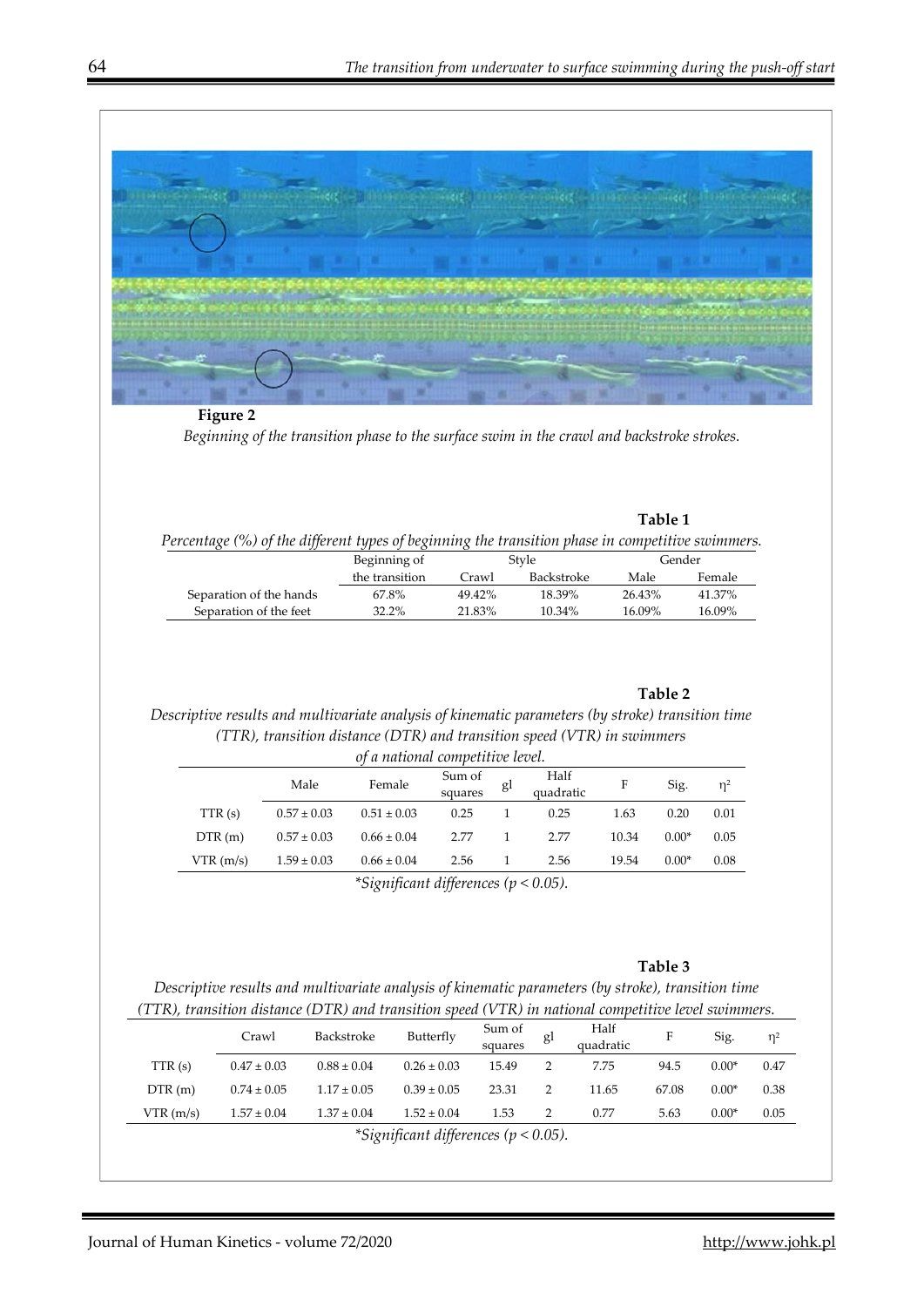## **Discussion**

The start and turn phases in swimming are a part of the race with an important impact on the performance of both male and female swimmers. However, not all sub-phases that compose them have been extensively analyzed (Atkinson et al., 2013; Lyttle et al., 2000; Takeda et al., 2009). In the present study, the kinematic parameters of the transition phase between underwater swimming and surface swimming after the push-off were analyzed in competitive national swimmers (according to gender and style of swimming).

Our results indicate gender differences in the kinematic parameters of the transition, consequently, the time was very close between both genders  $(0.57 \pm 0.03 \text{ and } 0.51 \pm 0.03 \text{ s})$ , although it was relatively longer in men (0.07 s) compared to women (7.6%) from the wall pushoff to the surface exit. The men travelled almost 20 cm longer than women  $(0.84 \pm 0.04$  and  $0.66 \pm 0.04$ m), while speed  $(1.59 \pm 0.03 \text{ vs. } 1.38 \pm 0.03 \text{ m/s})$ showed 13.2% faster values in men. These differences according to Vantorre et al. (2010a, c), could be related to a greater muscular power of legs or a more hydrodynamic position in men (Barbosa et al., 2018; Houel et al., 2013; Marinho et al., 2011; Von Loebbecke et al., 2009). However, since other research has analyzed the underwater phase without taking into account the transition phase from diving to swimming (Fischer and Kibele, 2016; Vantorre et al., 2010a, b, c), it is impossible to contrast our findings.

In terms of the style, there were significant differences between the kinematic parameters of the butterfly, backstroke and crawl transition. Butterfly was the one with less time and distance travelled of all (0.26 s and 0.39 m), compared with crawl ( $0.47 \pm 0.03$  s and  $0.74 \pm 0.05$ m) and backstroke  $(0.88 \pm 0.04 \text{ s}$  and  $1.17 \pm 0.05 \text{ m})$ from the wall push to the water surface. These differences are related to the different segmental coordination (alternative or simultaneous) between strokes, since the exit of the head in butterfly occurred just after separating the hands. This caused a shorter time and distance of transition to the surface, causing the position of minimum resistance to break early (Marinho et al., 2009) after the underwater kicking and confirming the importance of a proper coordination between arms and legs (Chollet et

al., 2006). However, in the alternative strokes (freestyle and backstroke), swimmers may initially separate the hands or feet before breaking the water surface to maintain forward speed during the first two strokes (Sweetenham and Atkinson, 2003). Observational analysis from the present research indicated that, interestingly, both freestyle and backstroke swimmers began the transition with hand separation (67.8%) in a great proportion compared to feet separation (32.2%). In relation to a study of Navandar et al. (2016), the arm recovery phase could also explain some of the differences found between the strokes during the transition, since the first propulsive phase of the butterfly kicking was greater than the second and this could help coordinate the beginning of the action of arms (Chollet et al., 2006; Navandar et al., 2016; Seifert et al., 2007) for the transition to the surface.

As for the transition speed, the backstroke stroke was the slowest  $(1.37 \pm 0.04 \text{ m/s})$  compared to butterfly  $(1.52 \pm 0.04 \text{ m/s})$  and crawl  $(1.57 \pm 0.04 \text{ m/s})$ m/s). These values coincide in the order between strokes (Crawl> Butterfly> Backstroke) shown by Navandar et al. (2016). On the other hand, they were similar to those presented by Seifert et al. (2004) in crawl (1.61 m/s), Chollet et al. (2008) in backstroke (1.34 m/s) and Chollet et al. (2006) and Seifert et al. (2007) in butterfly (1.47 m/s), although these authors considered transition to the end of the first stroke cycle. Interestingly, backstroke was the slowest stroke compared to other studies (Chollet et al., 2008; Navandar et al., 2016) which could be related to a greater time and distance from the push off to the end of the underwater kicking or to an excessive early beginning of the kicking action after gliding (Li et al., 2017). It should also be noted that the underwater trajectory and depth (Naemi and Sanders, 2008; Vantorre et al., 2010a, b, c) could affect the subsequent transition to surface as, if inadequately performed, it could slow down swimmers before the stroking resumption.

 These results indicate that coaches should include the transition drills in their training programs attending to the gender and stroke differences observed in the present research. Coaches should be aware that swimmers could travel different distances and spend different times during transition depending on the stroke, but aiming at maximizing forward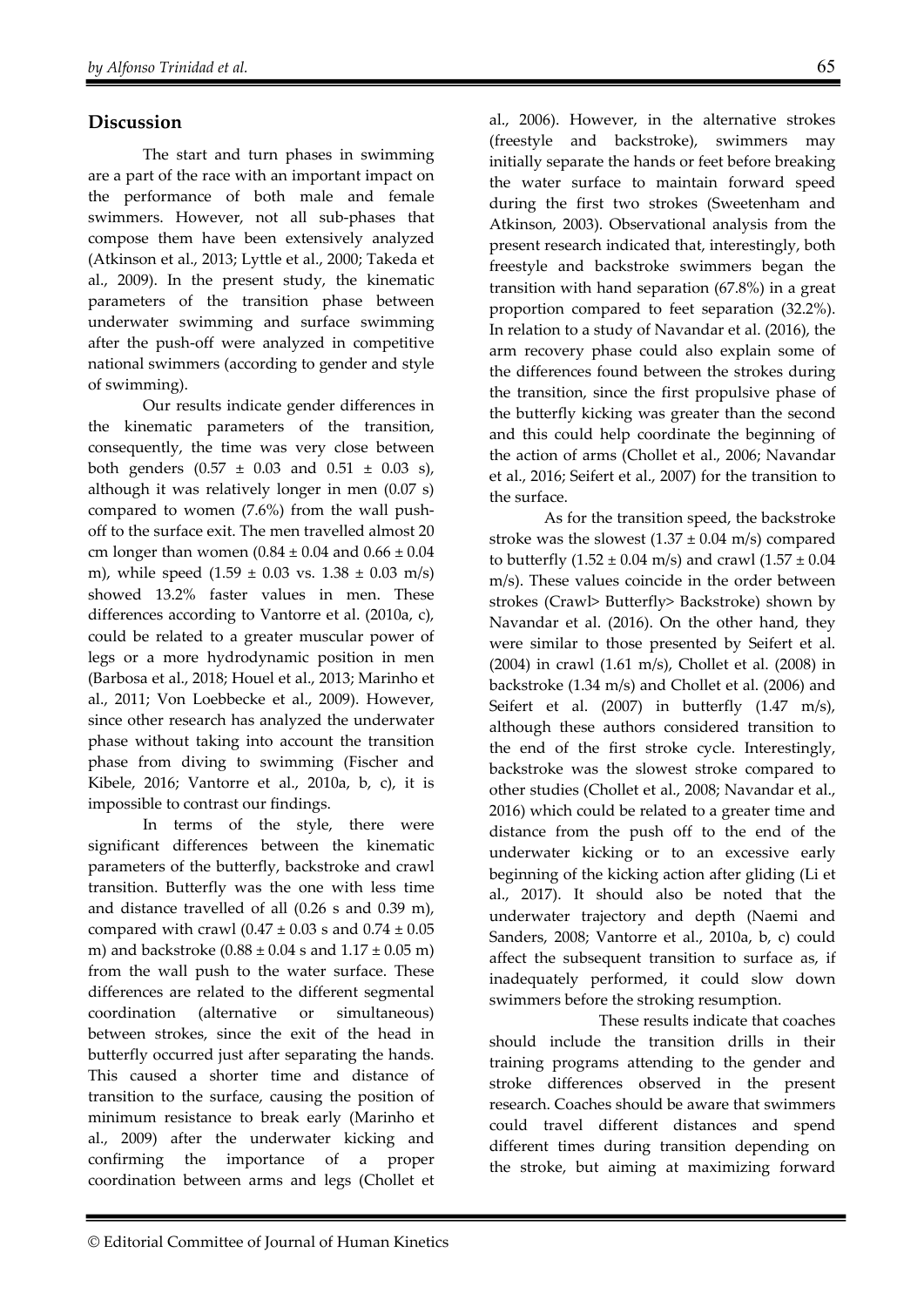velocity in all of them. Of course, these results should be interpreted considering that, in the present research, the underwater depth of the swimmers was not controlled, and this could have influenced the kinematic parameters obtained. In addition, it is proposed that future research could analyze the coordinative parameters, as we believe that these variables might explain the differences between strokes.

#### **Conclusions**

The kinematic study of the transition from underwater to surface swimming revealed that male swimmers traveled almost 20 cm further and were 0.21 m/s faster, but in less time (0.07 s) than female swimmers. In swimmers at a national level, the transition phase was much faster in crawl and butterfly (12.7% and 9.9%) than in the backstroke stroke, in spite of the differences in distance (-0.35 m and -0.78 m). These results allow the phase of transition after the wall push-off to be characterized, since it has been a phase little studied in the literature, and to provide useful information for improving performance in competitive swimmers.

## **References**

- Abdel-Aziz YI, Karara HM. Direct linear transformation from comparator coordinates into space coordinates in close range photogrammetry. In American Society of Photogrammetry (Ed.), *Proceedings of the symposium on close range photogrammetry.* EE.UU: Falls-Church, 1-18; 1971
- Atkison R, Dickey J, Dragunas A, Nolte V. Importance of sagittal kick symmetry for underwater dolphin kick performance. *Hum Mov Sci,* 2103; 33: 298-311
- Barbosa TM, Ramos R, Silva AJ, Marinho DA. Assessment of passive drag in swimming by numerical simulation and analytical procedure. *J Sports Sci,* 2018; 36(5): 492-498
- Cala A, Veiga S, García A, Navarro E. Previous cycling does not affect running efficiency during a triathlon World Cup competition. *J Sports Med Phys Fitness*, 2009; 49: 152-158
- Chollet D, Carter M, Seifert L. Effect of technical mistakes on arm coordination in backstroke. *Rev Port Cien Desp*, 2006; 6 (Supl 2): 15-113
- Chollet D, Charlies S, Chatard J. A New Index of Coordination fo the Crawl: Description and Usefulness. *Inter J Sports Med*, 2000; 21(1): 54-59
- Chollet D, Seifert L, Carter M. Arm coordination in elite backstroke swimmers. *J Sports Sci*, 2008; 26(7): 675- 682
- Costill DL, Maglischo EW, Richardson AB. *Swimming*. London, England: Blackwell Scientific Publications, 1992
- Fernandes RJ, Ribeiro J, Figueiredo P, Seifert L, Vilas-Boas JP. Kinematics of the hip and body center of mass in front crawl. *J Hum Kinet*, 2012; 33: 15–23
- FINA. *FINA Swimming Rules 2009–2013*. Fédération Internationale de Natation, 2009
- Fischer S, Kibele A. The biomechanical structure of swim start performance. *Sports Biomech*, 2016; 15(4): 397- 408
- Guimarães A, Hay J. A mechanical analysis of the grab starting technique in swimming. *Int J Sport Biomech*, 1985; 1: 25-35
- Hopkins WG, Marshall SW, Batterham AM, Hanin J. Progressive statistics for studies in sports medicine and exercise science. *Med Sci Sports Exerc*, 2009; 41: 3-12
- Houel N, Elipot M, Andrée F, Hellard P. Influence of angles of attack, frequency and kick longitude on swimmer's horizontal velocity during underwater phase of a grab start. *J Appl Biomech*, 2013; 29(1): 49- 54
- Li T, Cai W, Zhan J. Numerical Investigation of Swimmer's Gliding Stage with 6-DOF Movement. *PLoS ONE*, 2017; 12(1): e0170894
- Lyttle AD, Blanksby BA, Elliot BC, Lloyd DG. Net forces during tethered simulation of underwater streamlined gliding and kicking techniques of the freestyle turn. *J Sports Sci*, 200; 18: 801-807